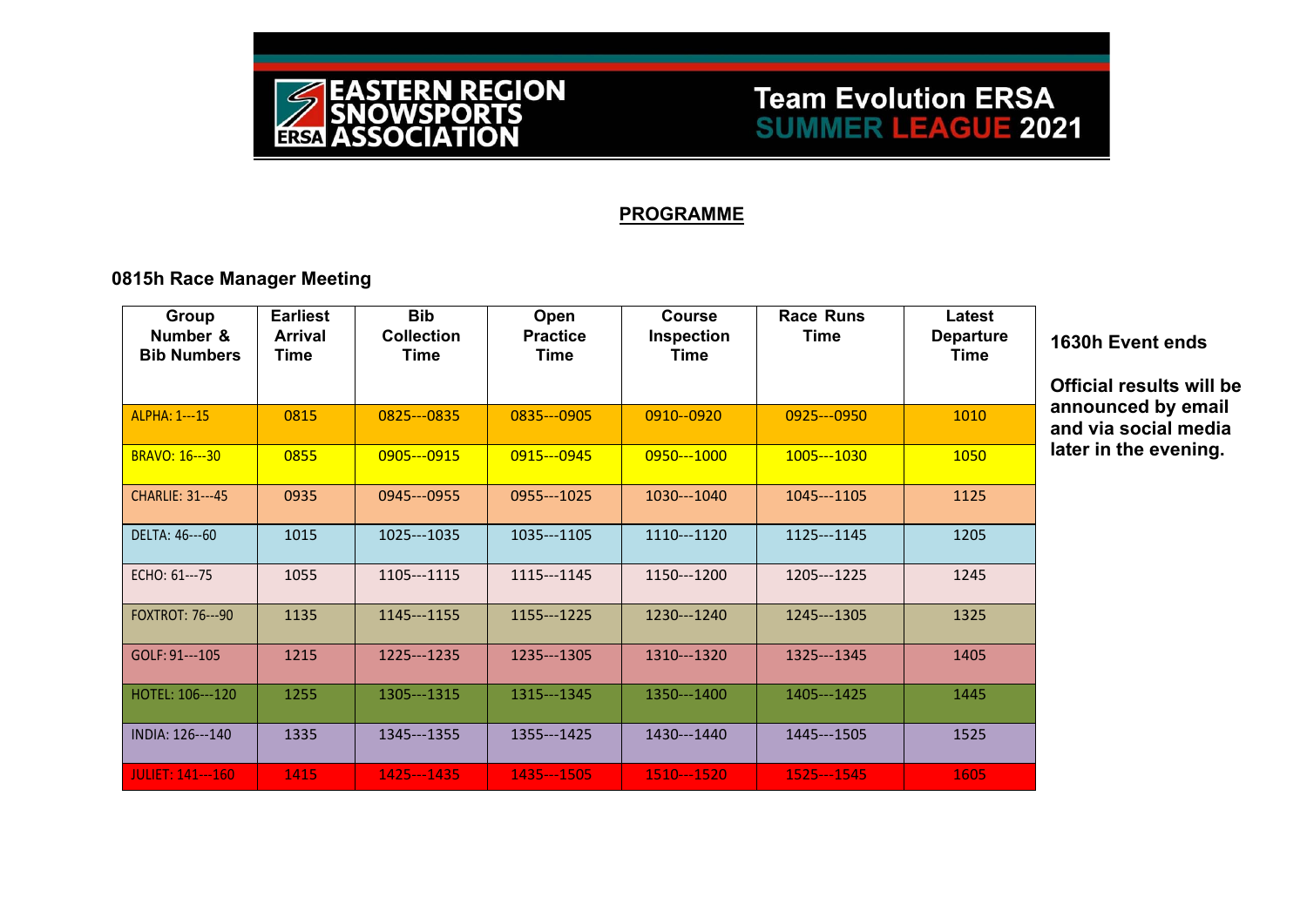

# **Team Evolution ERSA SUMMER LEAGUE 2021**



### **EASTERN REGION SNOWSPORTS ASSOCIATION 2021**

**Team Evolution ERSA Welwyn Summer League Welwyn - Special Slalom (COVID) - Female & Male === ERSA Summer League - Start List R123 (Covid) ===**

| Bib.           | Cat                     | <b>Last Name</b>                | ====                                                                                                        |            |       |       | Gender |
|----------------|-------------------------|---------------------------------|-------------------------------------------------------------------------------------------------------------|------------|-------|-------|--------|
|                | Year                    | <b>First Name</b>               |                                                                                                             | Club Run-1 | Run-2 | Run-3 |        |
|                |                         |                                 |                                                                                                             |            |       |       |        |
|                |                         | $==$ Alpha - 0815h Arrival $==$ |                                                                                                             |            |       |       |        |
| 1              | U14<br>2008             | <b>PARKER</b><br>Alfie          | $\mathcal{A}_\mathrm{b}$<br><b>HEM</b>                                                                      |            |       |       | Men    |
| $\overline{2}$ | U16<br>2006             | <b>FLITTON</b><br>Zoe           | $\mathcal{A}_{\mathbb{Z}}$<br><b>HEM</b>                                                                    |            |       |       | Women  |
| 3              | U18<br>2004             | <b>HEHIR</b><br>Christian       | $\mathcal{A}_n$<br><b>HEM</b>                                                                               |            |       |       | Men    |
| 4              | U14<br>2008             | <b>ISSOT</b><br>Benjamin        | $\begin{array}{c} \hline \hline \hline \hline \hline \hline \hline \hline \hline \end{array}$<br><b>WGC</b> |            |       |       | Men    |
| 5              | U16<br>2006             | <b>ISSOT</b><br>Sophie          | $\bigoplus$<br><b>WGC</b>                                                                                   |            |       |       | Women  |
| 6              | MA <sub>3</sub><br>1967 | PAGE-BROWNE<br>Simon            | €<br><b>WGC</b>                                                                                             |            |       |       | Men    |
| $\overline{7}$ | U18<br>2005             | PAGE-BROWNE<br>Adam             | €<br><b>WGC</b>                                                                                             |            |       |       | Men    |
| 8              | U <sub>18</sub><br>2005 | <b>WINTER</b><br>Scarlett       | $\frac{1}{2\sqrt{2}}\sum_{k=1}^n$<br><b>HEM</b>                                                             |            |       |       | Women  |
| 9              | U12<br>2011             | <b>FLITTON</b><br>Lily          | $\frac{1}{2} \sum_{\lambda \in \Lambda}$<br><b>HEM</b>                                                      |            |       |       | Women  |
| 10             | U12<br>2011             | <b>CURTIS</b><br>Audrey         | $\Delta_{\rm L}$<br><b>HEM</b>                                                                              |            |       |       | Women  |
| 11             | U10<br>2012             | <b>MURRAY</b><br>Eliska         | $\bigoplus$<br><b>WGC</b>                                                                                   |            |       |       | Women  |
| 12             | U10<br>2012             | <b>CURTIS</b><br>Sylvia         | $\Delta_{\rm L}$<br><b>HEM</b>                                                                              |            |       |       | Women  |
| 13             | <b>U08</b><br>2014      | <b>CURTIS</b><br><b>Jack</b>    | $\frac{d}{d\Delta t_{\rm{in}}}$<br><b>HFM</b>                                                               |            |       |       | Men    |
| 14             | U12<br>2011             | <b>GINTY</b><br>Leonardo        | <b>FREE</b><br><b>ESX</b>                                                                                   |            |       |       | Men    |
| 15             | U12<br>2010             | <b>WINTER</b><br>Tallulah       | $\Delta_{\rm L}$<br><b>HEM</b>                                                                              |            |       |       | Women  |

**09/05/2021 / Gosling Sports Centre (GBR) / Welwyn Race Team ERSA/SL21/WGC14 / 08/05/2021 at 17:21 / Page 1/10**

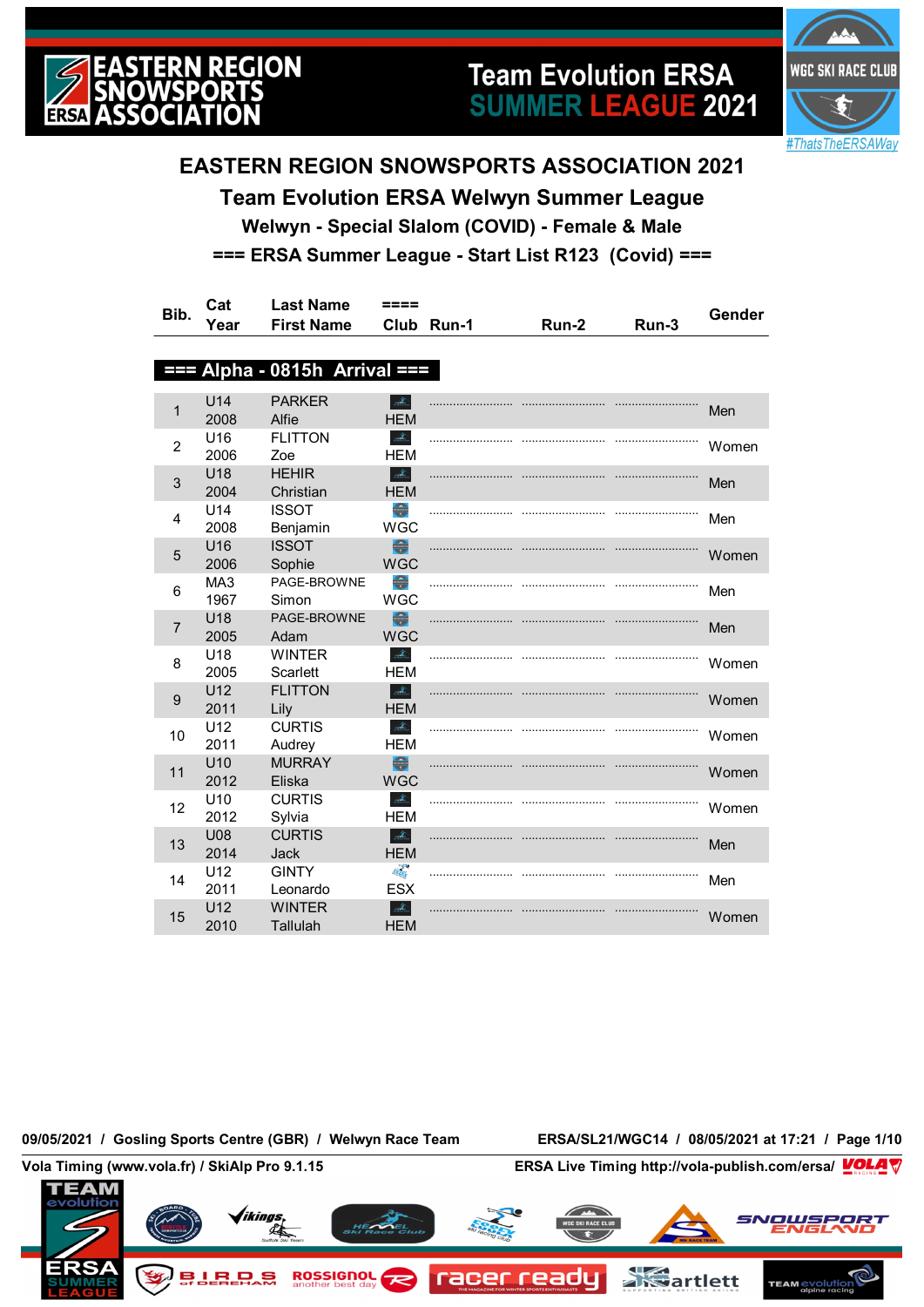| Bib. | Cat             | <b>Last Name</b>                 | ====                                              |            |       |       | Gender |
|------|-----------------|----------------------------------|---------------------------------------------------|------------|-------|-------|--------|
|      | Year            | <b>First Name</b>                |                                                   | Club Run-1 | Run-2 | Run-3 |        |
|      |                 |                                  |                                                   |            |       |       |        |
| Ŧ    |                 | <b>Bravo - 0855h Arrival ===</b> |                                                   |            |       |       |        |
|      |                 | <b>TURNER</b>                    | $\mathbb{E}$                                      |            |       |       |        |
| 16   | U21<br>2001     | Madeline                         | <b>HEM</b>                                        |            |       |       | Women  |
|      | U14             | <b>HARDY</b>                     | <b>FRAGE</b>                                      |            |       |       |        |
| 17   | 2009            | Keira                            | <b>ESX</b>                                        |            |       |       | Women  |
| 18   | U18             | <b>MONTGOMERY</b>                | $\odot$                                           |            |       |       | Men    |
|      | 2005            | Fredrick                         | <b>NOR</b>                                        |            |       |       |        |
| 19   | U14             | <b>HAWKS</b>                     | $\begin{array}{c} \bullet \\ \bullet \end{array}$ |            |       |       | Women  |
|      | 2009            | Isabel                           | <b>WGC</b>                                        |            |       |       |        |
| 20   | U16<br>2006     | <b>JEFFERY</b><br>Emily          | $\frac{1}{\log_{10}(\epsilon)}$<br><b>ESX</b>     |            |       |       | Women  |
|      | U16             | <b>PENNECK</b>                   | <b>FREE</b>                                       |            |       |       |        |
| 21   | 2006            | Alexander                        | <b>ESX</b>                                        |            |       |       | Men    |
|      | MA4             | <b>PENNECK</b>                   | <b>Registration</b>                               |            |       |       |        |
| 22   | 1957            | Jeffrey                          | <b>ESX</b>                                        |            |       |       | Men    |
| 23   | SM <sub>1</sub> | <b>BOTY</b>                      | $\mathcal{A}_\infty$                              |            |       |       | Men    |
|      | 1997            | Harry                            | HEM                                               |            |       |       |        |
| 24   | U21             | <b>URQUHART</b>                  | $\Delta \lambda$                                  |            |       |       | Men    |
|      | 2001<br>U21     | Colm<br><b>TURNER</b>            | <b>HEM</b><br>$\mathcal{A}_\omega$                |            |       |       |        |
| 25   | 2003            | Alfie                            | <b>HEM</b>                                        |            |       |       | Men    |
|      | U14             | <b>HOJLO</b>                     | $\bigoplus$                                       |            |       |       |        |
| 26   | 2008            | Teddy                            | <b>WGC</b>                                        |            |       |       | Men    |
| 27   | U16             | <b>MONTGOMERY</b>                | $\circledcirc$                                    |            |       |       | Women  |
|      | 2007            | Isobel                           | <b>NOR</b>                                        |            |       |       |        |
| 28   | U21             | <b>WARNE</b>                     | $\Delta_{\rm{th}}$                                |            |       |       | Women  |
|      | 2003            | Charlotte                        | <b>HEM</b>                                        |            |       |       |        |
| 29   | U16<br>2007     | LEWIS<br>Ffion                   | A<br><b>SMK</b>                                   |            |       |       | Women  |
|      | U14             | <b>PETERS</b>                    | $\mathcal{A}_\mathbb{Z}$                          |            |       |       |        |
| 30   | 2008            | Cassandre                        | <b>HEM</b>                                        |            |       |       | Women  |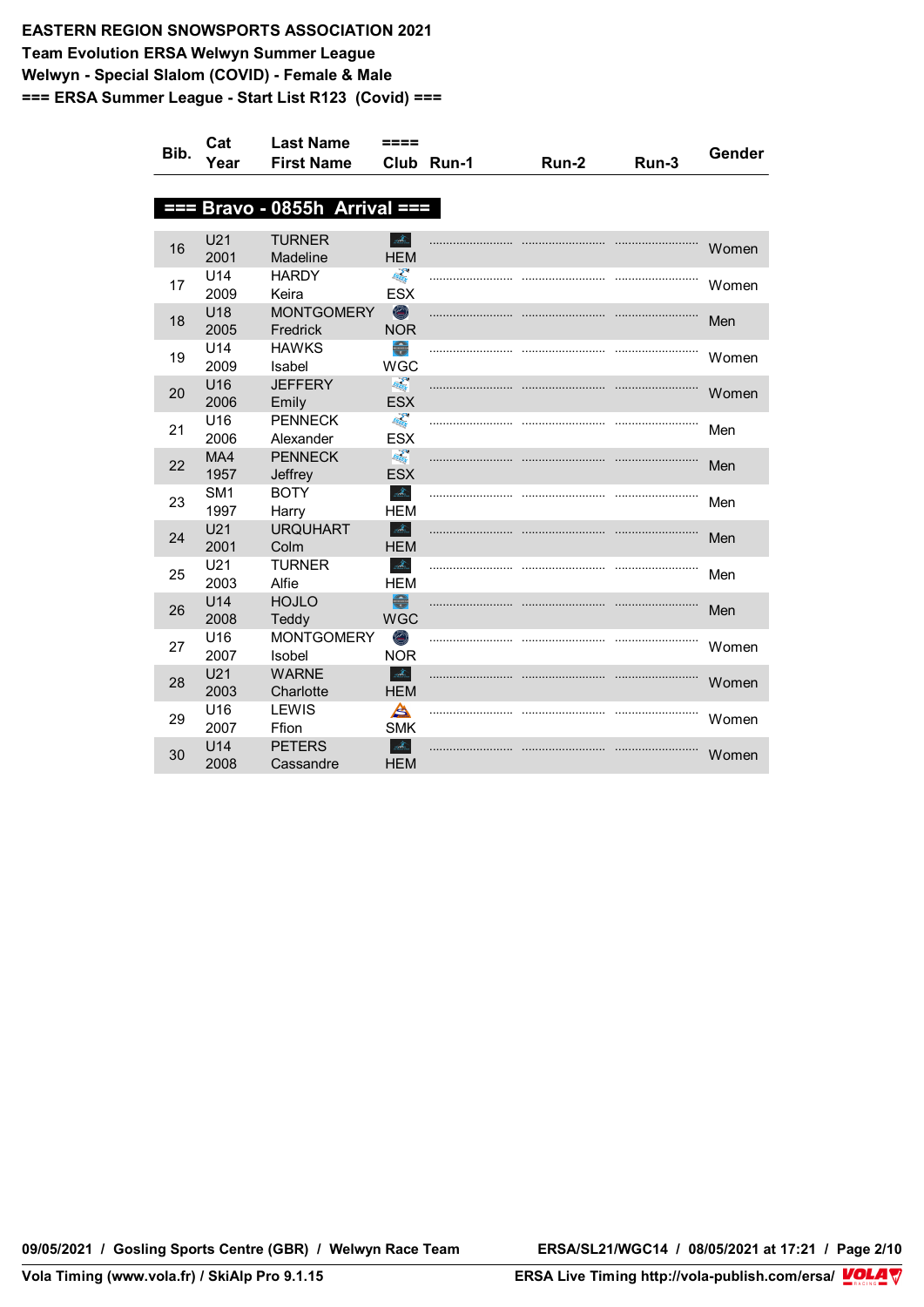| Bib. | Cat                     | <b>Last Name</b>            | ====                                         |            |       |       | Gender |
|------|-------------------------|-----------------------------|----------------------------------------------|------------|-------|-------|--------|
|      | Year                    | <b>First Name</b>           |                                              | Club Run-1 | Run-2 | Run-3 |        |
|      |                         |                             |                                              |            |       |       |        |
| ŦŦ   |                         | Charlie - 0935h Arrival === |                                              |            |       |       |        |
|      | U14                     | <b>PIETRZAK</b>             | <b>Registry</b>                              |            |       |       |        |
| 31   | 2009                    | Amelia                      | <b>ESX</b>                                   |            |       |       | Women  |
|      | U <sub>10</sub>         | <b>POP</b>                  | A                                            |            |       |       |        |
| 32   | 2013                    | <b>Marcus</b>               | <b>SMK</b>                                   |            |       |       | Men    |
| 33   | U14                     | <b>STEVENS</b>              | $\frac{d\mathcal{X}_n}{d\mathcal{X}_n}$      |            |       |       | Men    |
|      | 2008                    | <b>Brook</b>                | <b>HEM</b>                                   |            |       |       |        |
| 34   | U <sub>14</sub><br>2009 | <b>HAMER</b><br>Melissa     | $\mathcal{A}_{\mathbb{Z}}$<br><b>HEM</b>     |            |       |       | Women  |
|      | U21                     | <b>STEVENS</b>              | $\frac{1}{2\sqrt{N_{\rm{res}}}}$             |            |       |       |        |
| 35   | 2002                    | Lilyella                    | <b>HEM</b>                                   |            |       |       | Women  |
| 36   | U14                     | <b>WHITMORE</b>             | $\frac{1}{2} \sum_{\lambda \in \Lambda}$     |            |       |       | Women  |
|      | 2008                    | Alice                       | <b>HEM</b>                                   |            |       |       |        |
| 37   | U16                     | <b>PIETRZAK</b>             | $R_{\rm{H}\alpha}^{\rm{eff}}$                |            |       |       | Men    |
|      | 2007<br>U12             | Maximilian<br><b>MCCABE</b> | <b>ESX</b><br>$\blacksquare$                 |            |       |       |        |
| 38   | 2010                    | Ruby                        | <b>WGC</b>                                   |            |       |       | Women  |
|      | U10                     | <b>HAMER</b>                | $\Delta_{\rm{th}}$                           |            |       |       |        |
| 39   | 2012                    | Cecilla                     | <b>HEM</b>                                   |            |       |       | Women  |
| 40   | U10                     | <b>ARNOLD</b>               | $\mathcal{A}_{\mathbb{Z}}$                   |            |       |       | Women  |
|      | 2013                    | Amelie                      | <b>HEM</b>                                   |            |       |       |        |
| 41   | U10<br>2012             | <b>WIJKANDER</b><br>Amelie  | $\frac{d}{d\Delta_{\rm{res}}}$<br><b>HEM</b> |            |       |       | Women  |
|      | U12                     | <b>SHELOFF</b>              | $\Delta_{\rm L}$                             |            |       |       |        |
| 42   | 2011                    | Ava                         | <b>HEM</b>                                   |            |       |       | Women  |
| 43   | U10                     | <b>GREENLAND</b>            | $\Delta \omega$                              |            |       |       | Men    |
|      | 2012                    | Samuel                      | <b>HEM</b>                                   |            |       |       |        |
| 44   | U12                     | <b>ARNOLD</b>               | $\mathcal{A}_{\mathbb{Z}}$                   |            |       |       | Women  |
|      | 2010                    | Evienne                     | <b>HEM</b>                                   |            |       |       |        |
| 45   | U12<br>2011             | <b>WHITMORE</b><br>Lottie   | $\mathcal{A}_\mathbb{Z}$<br><b>HEM</b>       |            |       |       | Women  |
|      |                         |                             |                                              |            |       |       |        |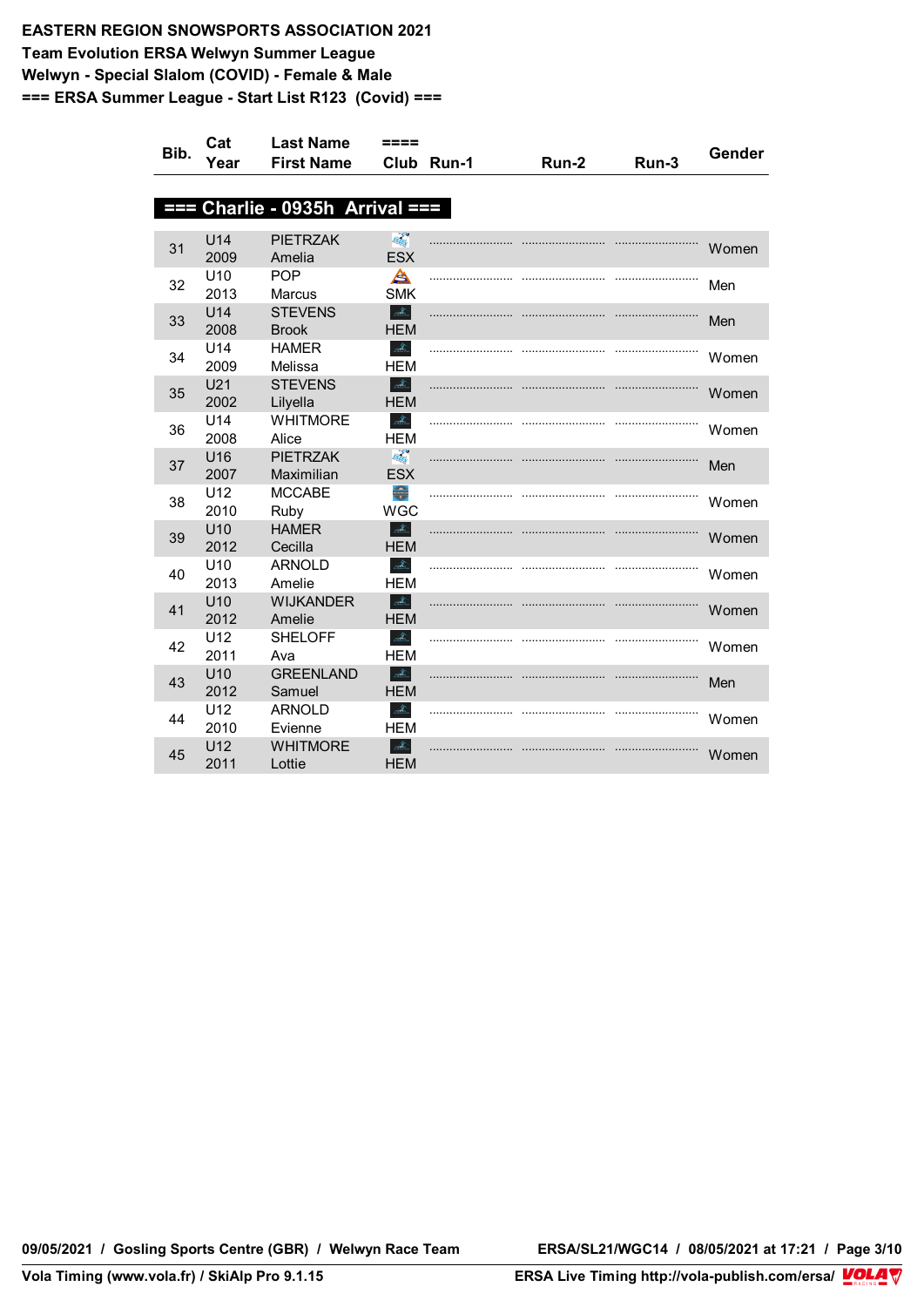| Bib. | Cat             | <b>Last Name</b>          | ====                                                                                                                                                                                                                                                                                                                                                                                                                                                                                                                                                                                                                                                                                                                                                                           |            |       |       | Gender |
|------|-----------------|---------------------------|--------------------------------------------------------------------------------------------------------------------------------------------------------------------------------------------------------------------------------------------------------------------------------------------------------------------------------------------------------------------------------------------------------------------------------------------------------------------------------------------------------------------------------------------------------------------------------------------------------------------------------------------------------------------------------------------------------------------------------------------------------------------------------|------------|-------|-------|--------|
|      | Year            | <b>First Name</b>         |                                                                                                                                                                                                                                                                                                                                                                                                                                                                                                                                                                                                                                                                                                                                                                                | Club Run-1 | Run-2 | Run-3 |        |
|      |                 |                           |                                                                                                                                                                                                                                                                                                                                                                                                                                                                                                                                                                                                                                                                                                                                                                                |            |       |       |        |
| 88 S |                 | Delta - 1015h Arrival === |                                                                                                                                                                                                                                                                                                                                                                                                                                                                                                                                                                                                                                                                                                                                                                                |            |       |       |        |
|      | U16             |                           |                                                                                                                                                                                                                                                                                                                                                                                                                                                                                                                                                                                                                                                                                                                                                                                |            |       |       |        |
| 46   | 2006            | <b>COZENS</b><br>Samual   | $\bigcirc$<br><b>NOR</b>                                                                                                                                                                                                                                                                                                                                                                                                                                                                                                                                                                                                                                                                                                                                                       |            |       |       | Men    |
|      | U <sub>16</sub> | <b>HADINGHAM</b>          | O)                                                                                                                                                                                                                                                                                                                                                                                                                                                                                                                                                                                                                                                                                                                                                                             |            |       |       |        |
| 47   | 2006            | Alex                      | <b>NOR</b>                                                                                                                                                                                                                                                                                                                                                                                                                                                                                                                                                                                                                                                                                                                                                                     |            |       |       | Men    |
| 48   | MA4             | <b>CAMPBELL</b>           | $\mathcal{A}_n$                                                                                                                                                                                                                                                                                                                                                                                                                                                                                                                                                                                                                                                                                                                                                                |            |       |       | Men    |
|      | 1960            | Stephen                   | <b>HEM</b>                                                                                                                                                                                                                                                                                                                                                                                                                                                                                                                                                                                                                                                                                                                                                                     |            |       |       |        |
| 49   | U16             | <b>RICH</b>               | O                                                                                                                                                                                                                                                                                                                                                                                                                                                                                                                                                                                                                                                                                                                                                                              |            |       |       | Women  |
|      | 2006            | Hetti                     | <b>NOR</b>                                                                                                                                                                                                                                                                                                                                                                                                                                                                                                                                                                                                                                                                                                                                                                     |            |       |       |        |
| 50   | MA3<br>1967     | <b>KING</b><br>Alistair   | $\frac{\partial}{\partial \overline{\partial} \overline{\partial} \overline{\partial} \overline{\partial} \overline{\partial} \overline{\partial} \overline{\partial} \overline{\partial} \overline{\partial} \overline{\partial} \overline{\partial} \overline{\partial} \overline{\partial} \overline{\partial} \overline{\partial} \overline{\partial} \overline{\partial} \overline{\partial} \overline{\partial} \overline{\partial} \overline{\partial} \overline{\partial} \overline{\partial} \overline{\partial} \overline{\partial} \overline{\partial} \overline{\partial} \overline{\partial} \overline{\partial} \overline{\partial} \overline{\partial} \overline{\partial} \overline{\partial} \overline{\partial} \overline{\partial} \overline$<br><b>HEM</b> |            |       |       | Men    |
|      | U <sub>16</sub> | <b>KINGE</b>              | O                                                                                                                                                                                                                                                                                                                                                                                                                                                                                                                                                                                                                                                                                                                                                                              |            |       |       |        |
| 51   | 2007            | Lucy                      | <b>NOR</b>                                                                                                                                                                                                                                                                                                                                                                                                                                                                                                                                                                                                                                                                                                                                                                     |            |       |       | Women  |
|      | U14             | <b>WARD</b>               | $\odot$                                                                                                                                                                                                                                                                                                                                                                                                                                                                                                                                                                                                                                                                                                                                                                        |            |       |       |        |
| 52   | 2009            | Marley                    | <b>NOR</b>                                                                                                                                                                                                                                                                                                                                                                                                                                                                                                                                                                                                                                                                                                                                                                     |            |       |       | Men    |
| 53   | U <sub>16</sub> | <b>SARKAR</b>             | <b>FREE</b>                                                                                                                                                                                                                                                                                                                                                                                                                                                                                                                                                                                                                                                                                                                                                                    |            |       |       | Women  |
|      | 2007            | Anna                      | <b>ESX</b>                                                                                                                                                                                                                                                                                                                                                                                                                                                                                                                                                                                                                                                                                                                                                                     |            |       |       |        |
| 54   | U14             | <b>SHEPHERD</b>           | $\Delta$                                                                                                                                                                                                                                                                                                                                                                                                                                                                                                                                                                                                                                                                                                                                                                       |            |       |       | Men    |
|      | 2008<br>U12     | Harrison<br><b>BURNS</b>  | <b>HEM</b><br><b>FEB</b>                                                                                                                                                                                                                                                                                                                                                                                                                                                                                                                                                                                                                                                                                                                                                       |            |       |       |        |
| 55   | 2010            | Robert                    | <b>ESX</b>                                                                                                                                                                                                                                                                                                                                                                                                                                                                                                                                                                                                                                                                                                                                                                     |            |       |       | Men    |
|      | U12             | <b>RICH</b>               | $\bigcirc$                                                                                                                                                                                                                                                                                                                                                                                                                                                                                                                                                                                                                                                                                                                                                                     |            |       |       |        |
| 56   | 2011            | Alfie                     | <b>NOR</b>                                                                                                                                                                                                                                                                                                                                                                                                                                                                                                                                                                                                                                                                                                                                                                     |            |       |       | Men    |
|      | U12             | <b>DODD</b>               | $\Delta_{\rm L}$                                                                                                                                                                                                                                                                                                                                                                                                                                                                                                                                                                                                                                                                                                                                                               |            |       |       | Men    |
| 57   | 2010            | Milo                      | <b>HEM</b>                                                                                                                                                                                                                                                                                                                                                                                                                                                                                                                                                                                                                                                                                                                                                                     |            |       |       |        |
| 58   | U12             | <b>KINGE</b>              | $\bigcirc$                                                                                                                                                                                                                                                                                                                                                                                                                                                                                                                                                                                                                                                                                                                                                                     |            |       |       | Men    |
|      | 2010            | Jacob                     | <b>NOR</b>                                                                                                                                                                                                                                                                                                                                                                                                                                                                                                                                                                                                                                                                                                                                                                     |            |       |       |        |
| 59   | U12             | <b>WARD</b>               | O)                                                                                                                                                                                                                                                                                                                                                                                                                                                                                                                                                                                                                                                                                                                                                                             |            |       |       | Men    |
|      | 2011            | Lewy                      | <b>NOR</b>                                                                                                                                                                                                                                                                                                                                                                                                                                                                                                                                                                                                                                                                                                                                                                     |            |       |       |        |
| 60   | U12<br>2010     | <b>BURGER</b><br>Aiden    | $\mathcal{A}_\text{L}$<br><b>HEM</b>                                                                                                                                                                                                                                                                                                                                                                                                                                                                                                                                                                                                                                                                                                                                           |            |       |       | Men    |
|      |                 |                           |                                                                                                                                                                                                                                                                                                                                                                                                                                                                                                                                                                                                                                                                                                                                                                                |            |       |       |        |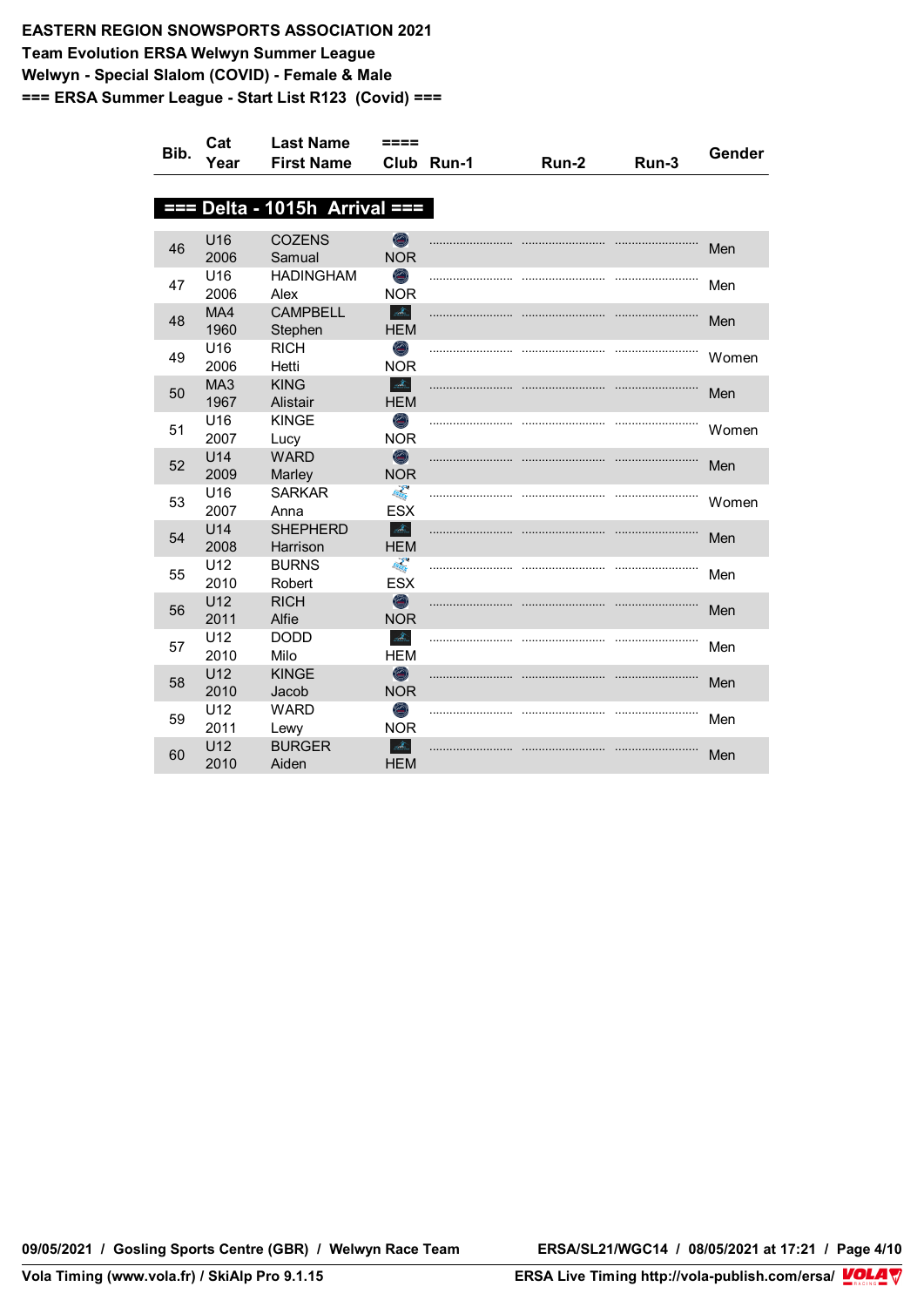| Bib. | Cat             | <b>Last Name</b>                 | ====                                              |       |       |       | Gender |
|------|-----------------|----------------------------------|---------------------------------------------------|-------|-------|-------|--------|
|      | Year            | <b>First Name</b>                | Club                                              | Run-1 | Run-2 | Run-3 |        |
|      |                 |                                  |                                                   |       |       |       |        |
| 333  |                 | Echo - 1055h Arrival ===         |                                                   |       |       |       |        |
|      | U16             | <b>GIBBS</b>                     | $\bigcirc$                                        |       |       |       |        |
| 61   | 2007            | Heidi                            | <b>NOR</b>                                        |       |       |       | Women  |
| 62   | U18             | <b>LINCOLN</b>                   | O)                                                |       |       |       | Women  |
|      | 2005            | Isabel                           | <b>NOR</b>                                        |       |       |       |        |
| 63   | U16             | <b>LINCOLN</b>                   | $\bigcirc$                                        |       |       |       | Women  |
|      | 2007            | Imogen                           | <b>NOR</b>                                        |       |       |       |        |
| 64   | U14<br>2008     | CONNOLD<br>Jemima                | $\frac{1}{2\sqrt{2}}\sum_{i=1}^{N}$<br><b>HEM</b> |       |       |       | Women  |
|      | U18             | <b>CONNOLD</b>                   | $\mathcal{A}_\mathbb{Z}$                          |       |       |       |        |
| 65   | 2005            | Rosie                            | <b>HEM</b>                                        |       |       |       | Women  |
| 66   | U16             | <b>GODLEY</b>                    | $\blacksquare$                                    |       |       |       | Men    |
|      | 2007            | Benedict                         | <b>WGC</b>                                        |       |       |       |        |
| 67   | MA3             | <b>HARDEN</b>                    | $\bullet$                                         |       |       |       | Men    |
|      | 1970            | Edgar                            | <b>NOR</b>                                        |       |       |       |        |
| 68   | U14             | <b>HARDEN</b>                    | O                                                 |       |       |       | Women  |
|      | 2008<br>U18     | Mirabelle<br><b>ALEY</b>         | <b>NOR</b><br>$\Delta$                            |       |       |       |        |
| 69   | 2005            | Lauren                           | <b>HEM</b>                                        |       |       |       | Women  |
|      | SM <sub>1</sub> | <b>HOWE</b>                      | ۸                                                 |       |       |       |        |
| 70   | 2000            | Charlie                          | <b>NOR</b>                                        |       |       |       | Men    |
| 71   | SM <sub>1</sub> | <b>THOMPSON</b>                  | $\sqrt{\text{lines}}$                             |       |       |       | Men    |
|      | 2000            | Connor                           | <b>VIK</b>                                        |       |       |       |        |
| 72   | U21             | <b>THOMPSON</b>                  | O                                                 |       |       |       | Men    |
|      | 2003            | Joseph                           | <b>NOR</b>                                        |       |       |       |        |
| 73   | MA3             | <b>THOMSON</b>                   | $\frac{1}{\sqrt{2}}$                              |       |       |       | Men    |
|      | 1964<br>U18     | <b>Stewart</b><br><b>THOMSON</b> | <b>VIK</b><br>$\sqrt{atings}$                     |       |       |       |        |
| 74   | 2005            | Kai                              | <b>VIK</b>                                        |       |       |       | Men    |
|      | U14             | <b>WELSH</b>                     | $\frac{1}{\sqrt{2}}$                              |       |       |       |        |
| 75   | 2009            | Madeleine                        | <b>VIK</b>                                        |       |       |       | Women  |
|      |                 |                                  |                                                   |       |       |       |        |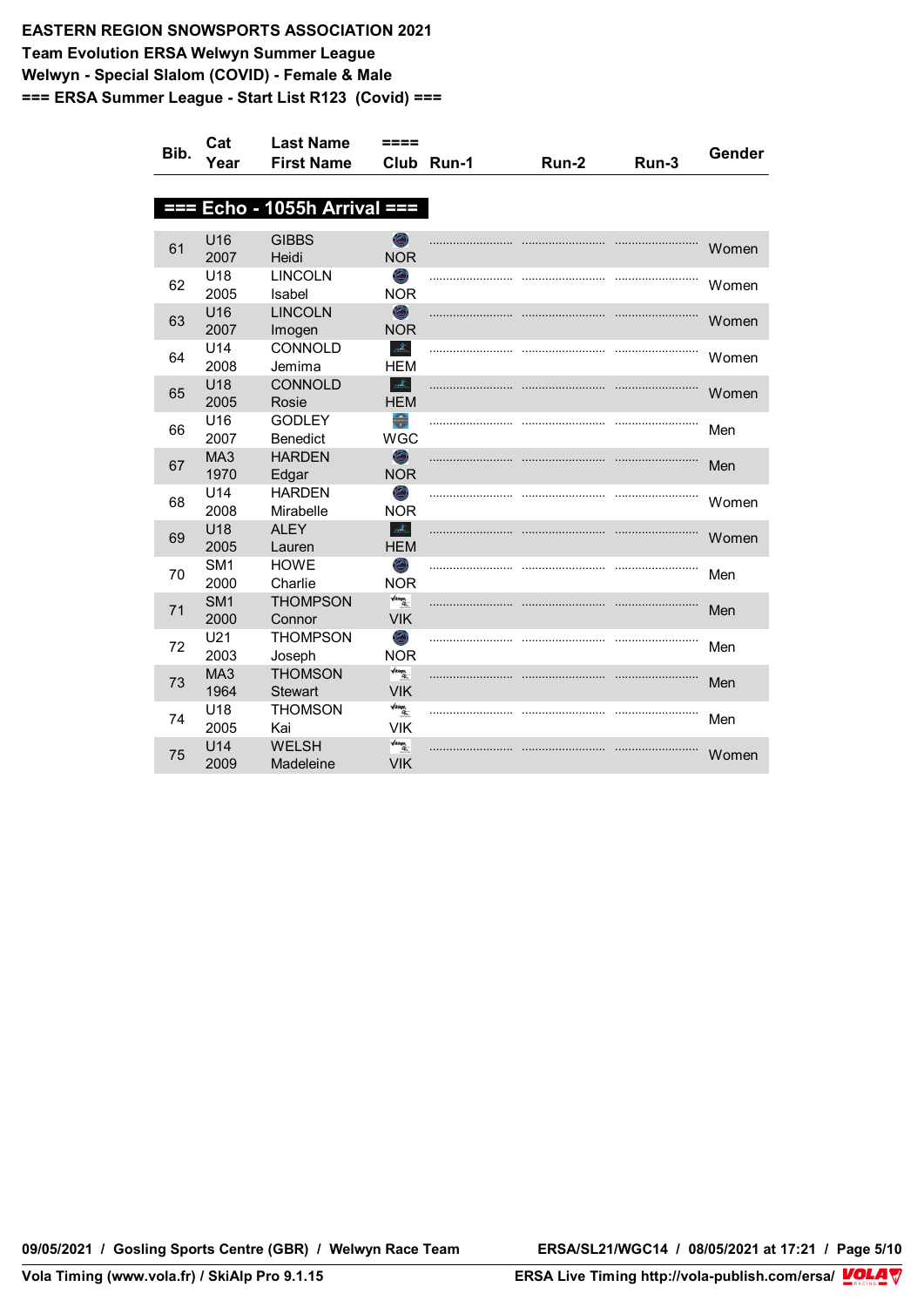| Bib. | Cat             | <b>Last Name</b>                | ====                                    |            |       |       | Gender |
|------|-----------------|---------------------------------|-----------------------------------------|------------|-------|-------|--------|
|      | Year            | <b>First Name</b>               |                                         | Club Run-1 | Run-2 | Run-3 |        |
|      |                 |                                 |                                         |            |       |       |        |
| --   |                 | Foxtrot - 1135h Arrival ===     |                                         |            |       |       |        |
|      |                 |                                 |                                         |            |       |       |        |
| 76   | U16<br>2006     | <b>VENABLES</b><br>Phoebe       | $\sqrt{100}$<br><b>VIK</b>              |            |       |       | Women  |
|      | U14             | <b>WATSON</b>                   | O)                                      |            |       |       |        |
| 77   | 2009            | Antonia                         | <b>NOR</b>                              |            |       |       | Women  |
|      | U16             | <b>WATSON</b>                   | $\bigcirc$                              |            |       |       |        |
| 78   | 2007            | Toby                            | <b>NOR</b>                              |            |       |       | Men    |
| 79   | MA4             | <b>ANDERSON</b>                 | $\sqrt{u}$ ings,                        |            |       |       | Men    |
|      | 1959            | Christopher                     | <b>VIK</b>                              |            |       |       |        |
| 80   | MA3             | <b>ANDERSON</b>                 | $\frac{\sqrt{days}}{4}$                 |            |       |       | Women  |
|      | 1970            | <b>Beverley</b>                 | <b>VIK</b>                              |            |       |       |        |
| 81   | U18             | <b>VENABLES</b>                 | $\sqrt{ikings}$                         |            |       |       | Women  |
|      | 2004            | Felicity                        | <b>VIK</b>                              |            |       |       |        |
| 82   | U10<br>2013     | <b>CHEONGVEE</b>                | $\bullet$<br><b>NOR</b>                 |            |       |       | Women  |
|      | U <sub>10</sub> | <b>Betsy</b><br><b>ANDERSON</b> | $\sqrt{2}$                              |            |       |       |        |
| 83   | 2012            | Esme                            | <b>VIK</b>                              |            |       |       | Women  |
|      | U12             | <b>PARKER</b>                   | $\sqrt{\mathit{atings}}$                |            |       |       |        |
| 84   | 2010            | Wilfred                         | <b>VIK</b>                              |            |       |       | Men    |
| 85   | U08             | <b>PARKER</b>                   | $\sqrt{atings}$                         |            |       |       | Women  |
|      | 2014            | Harriet                         | <b>VIK</b>                              |            |       |       |        |
| 86   | U12             | <b>BESSANT</b>                  | $\frac{\partial}{\partial x_{ij}}$      |            |       |       | Men    |
|      | 2011            | Rafferty                        | <b>ESX</b>                              |            |       |       |        |
| 87   | U12             | <b>CROFT</b>                    | O                                       |            |       |       | Men    |
|      | 2011            | Alfie                           | <b>NOR</b>                              |            |       |       |        |
| 88   | U12<br>2010     | <b>SANDERSON</b><br>Jack        | $\frac{\sqrt{atings}}{4}$<br><b>VIK</b> |            |       |       | Men    |
|      | U <sub>10</sub> | <b>HARRIS-PAGE</b>              | $\sqrt{ikings}$                         |            |       |       |        |
| 89   | 2012            | Theo                            | <b>VIK</b>                              |            |       |       | Men    |
|      | U12             | <b>CHEONGVEE</b>                | $\bullet$                               |            |       |       |        |
| 90   | 2011            | Isaac                           | <b>NOR</b>                              |            |       |       | Men    |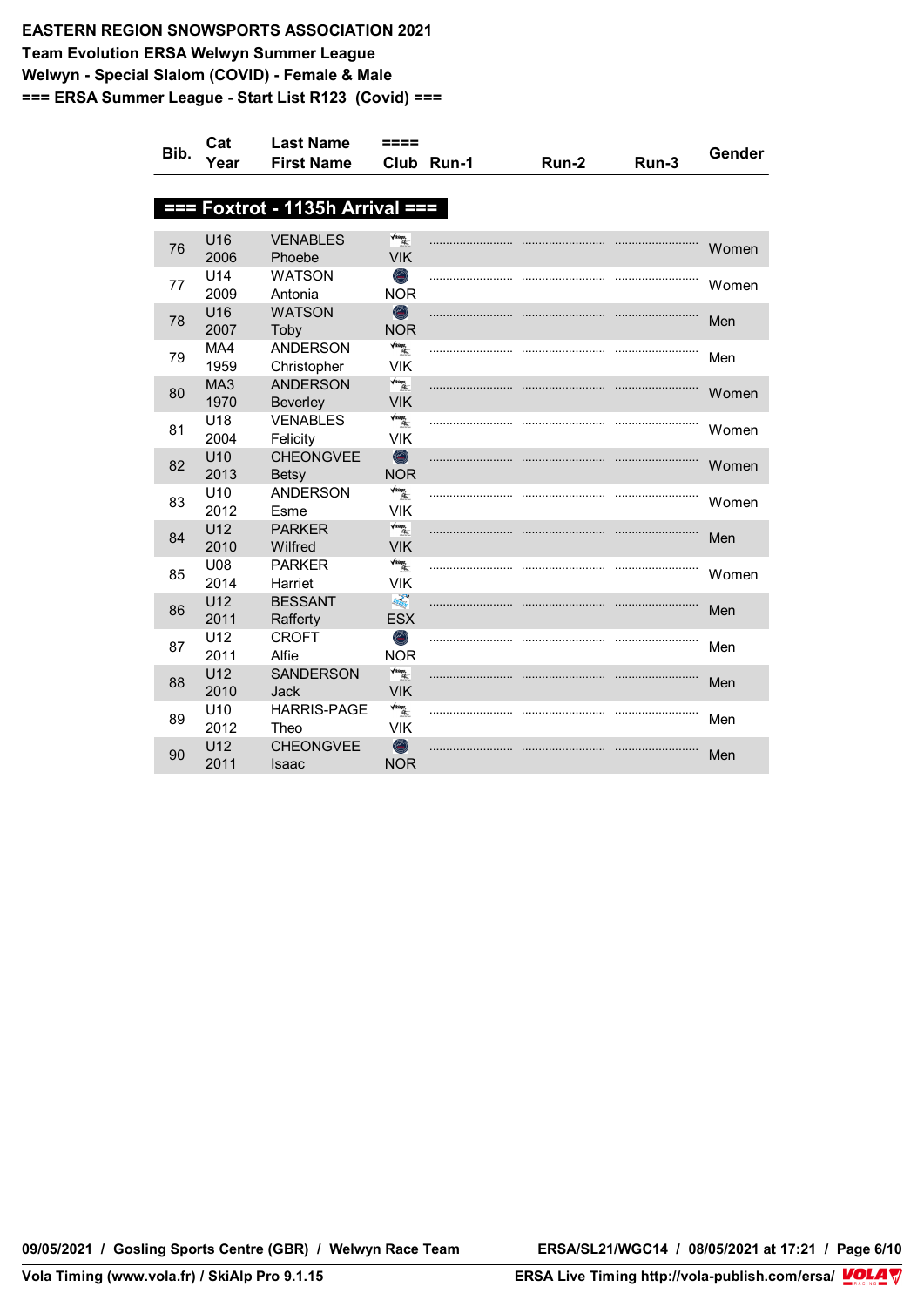| Bib. | Cat                     | <b>Last Name</b>              | ====                                 |            |       |       | Gender |
|------|-------------------------|-------------------------------|--------------------------------------|------------|-------|-------|--------|
|      | Year                    | <b>First Name</b>             |                                      | Club Run-1 | Run-2 | Run-3 |        |
|      |                         |                               |                                      |            |       |       |        |
|      |                         | $==$ Golf -1215h Arrival $==$ |                                      |            |       |       |        |
|      |                         |                               |                                      |            |       |       |        |
| 91   | U21<br>2003             | <b>ALGER</b><br>James         | O<br><b>NOR</b>                      |            |       |       | Men    |
| 92   | U12<br>2011             | WALLER-BECKETT<br>James       | ۸<br><b>NOR</b>                      |            |       |       | Men    |
| 93   | U21<br>2001             | <b>SKIPPER</b><br>Megan       | $\bigcirc$<br><b>NOR</b>             |            |       |       | Women  |
| 94   | U14<br>2009             | <b>WILSON</b><br>Thomas       | O<br><b>NOR</b>                      |            |       |       | Men    |
| 95   | U16<br>2006             | <b>GOULD</b><br>Eleanor       | $\overline{I_{\rm R}}$<br><b>ESX</b> |            |       |       | Women  |
| 96   | U <sub>16</sub><br>2007 | <b>BROWN</b><br>Aidan         | <b>FREE</b><br><b>ESX</b>            |            |       |       | Men    |
| 97   | SM <sub>1</sub><br>1999 | <b>BLYTH</b><br>Charlotte     | $\mathcal{A}_\infty$<br><b>HEM</b>   |            |       |       | Women  |
| 98   | U <sub>18</sub><br>2004 | <b>GLADIN</b><br>Amber        | A<br><b>SMK</b>                      |            |       |       | Women  |
| 99   | U21<br>2003             | <b>CUTHBERT</b><br>Tia        | $\frac{1}{\sqrt{2}}$<br><b>VIK</b>   |            |       |       | Women  |
| 100  | U <sub>16</sub><br>2007 | <b>SIMONS</b><br><b>Ricky</b> | ۸<br><b>NOR</b>                      |            |       |       | Men    |
| 101  | U16<br>2007             | <b>SAUNDERS</b><br>Katie      | $\Delta_{\rm{L}}$<br><b>HEM</b>      |            |       |       | Women  |
| 102  | U14<br>2009             | <b>HARTNELL</b><br>Sonny      | O<br><b>NOR</b>                      |            |       |       | Men    |
| 103  | U16<br>2006             | <b>BUTCHER</b><br><b>Issy</b> | $\epsilon_{\rm{exp}}$<br><b>ESX</b>  |            |       |       | Women  |
| 104  | U18<br>2004             | <b>PARTYKA</b><br>Joe         | $\Delta_{\rm{th}}$<br><b>HEM</b>     |            |       |       | Men    |
| 105  | MA4<br>1951             | <b>COOPER</b><br>Douglas      | $\bigcirc$<br><b>NOR</b>             |            |       |       | Men    |

**09/05/2021 / Gosling Sports Centre (GBR) / Welwyn Race Team ERSA/SL21/WGC14 / 08/05/2021 at 17:21 / Page 7/10**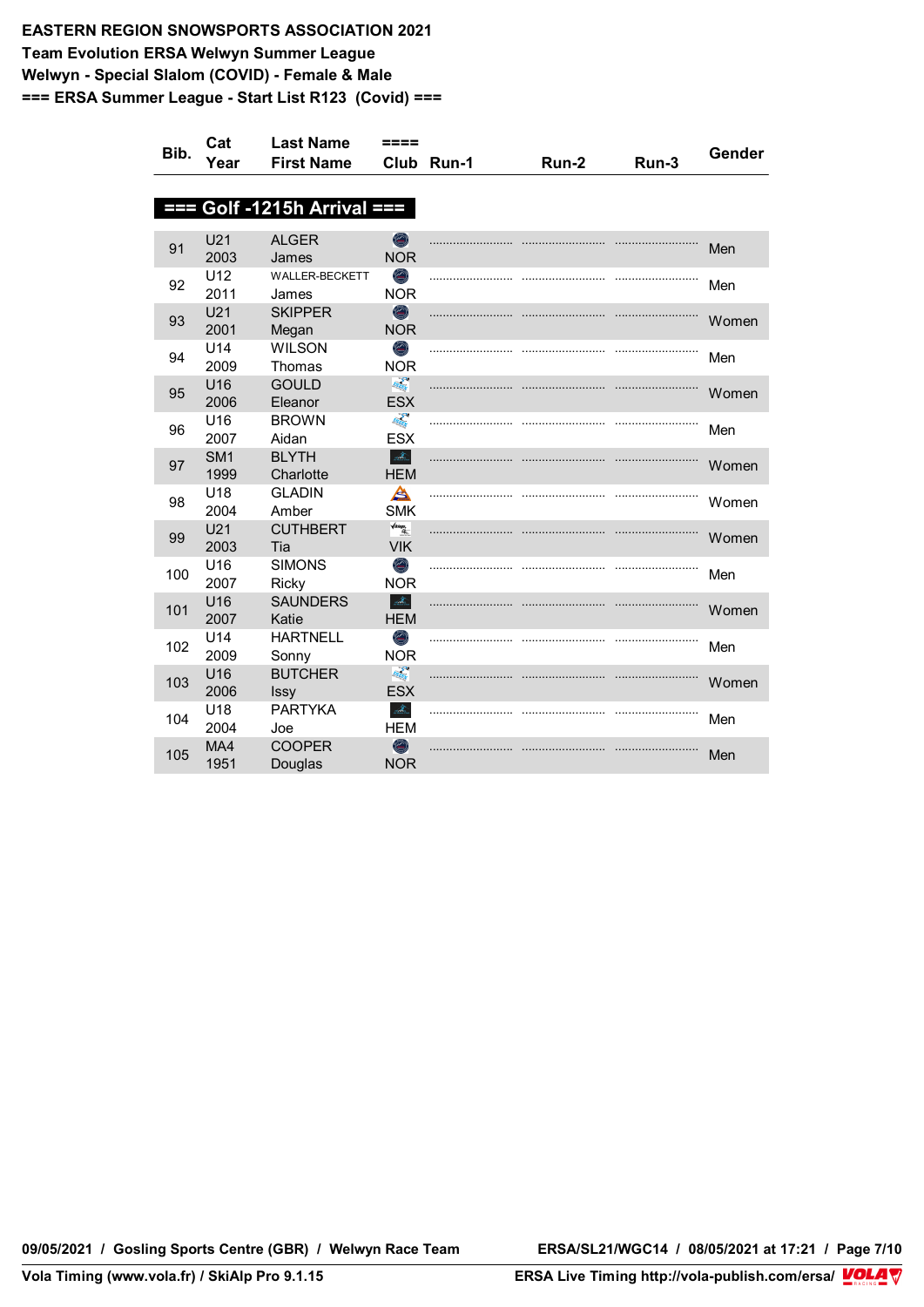| Bib. | Cat                     | <b>Last Name</b>                | ====                                                        |            |       |       | Gender |
|------|-------------------------|---------------------------------|-------------------------------------------------------------|------------|-------|-------|--------|
|      | Year                    | <b>First Name</b>               |                                                             | Club Run-1 | Run-2 | Run-3 |        |
|      |                         |                                 |                                                             |            |       |       |        |
|      |                         | $==$ Hotel - 1255h Arrival $==$ |                                                             |            |       |       |        |
|      | U14                     | <b>HOWESON</b>                  | $\mathcal{A}_\text{a}$                                      |            |       |       |        |
| 106  | 2008                    | Lucy                            | <b>HEM</b>                                                  |            |       |       | Women  |
| 107  | U16<br>2007             | <b>SAUNDERS</b><br>Rhys         | <b>FEB</b><br><b>ESX</b>                                    |            |       |       | Men    |
| 108  | U16<br>2006             | <b>SASSOWER</b><br>Hannah       | $\frac{d}{d\Omega_{\rm{in}}}$<br><b>HEM</b>                 |            |       |       | Women  |
| 109  | U18<br>2005             | <b>WILSON</b><br>William        | $\Delta_{\rm L}$<br><b>HEM</b>                              |            |       |       | Men    |
| 110  | U18<br>2005             | <b>MORGAN</b><br>Anna           | $\frac{\partial f_{\alpha}}{\partial \alpha}$<br><b>HEM</b> |            |       |       | Women  |
| 111  | U14<br>2009             | <b>MURRAY</b><br>Lauren         | €<br><b>WGC</b>                                             |            |       |       | Women  |
| 112  | U18<br>2005             | <b>GRECULA</b><br>Adam          | $\frac{1}{2} \sum_{i=1}^N$<br><b>HEM</b>                    |            |       |       | Men    |
| 113  | SM <sub>1</sub><br>1992 | <b>BOWEN</b><br>Catriona        | O<br><b>NOR</b>                                             |            |       |       | Women  |
| 114  | U14<br>2008             | <b>BEVERIDGE</b><br>Alice       | $\frac{1}{2} \sum_{\lambda \in \Lambda}$<br><b>HEM</b>      |            |       |       | Women  |
| 115  | U14<br>2008             | <b>BARTLETT</b><br>Tom          | ۸<br><b>NOR</b>                                             |            |       |       | Men    |
| 116  | U <sub>16</sub><br>2006 | <b>HOWESON</b><br>Olivia        | $\Delta_{\rm L}$<br><b>HEM</b>                              |            |       |       | Women  |
| 117  | U14<br>2008             | <b>SASSOWER</b><br>Carla        | $\Delta$<br><b>HEM</b>                                      |            |       |       | Women  |
| 118  | U16<br>2006             | <b>WILSON</b><br>George         | $\mathcal{A}_\mathbb{Z}$<br><b>HEM</b>                      |            |       |       | Men    |
| 119  | U <sub>14</sub><br>2008 | <b>SASSOWER</b><br>Rosa         | $\mathcal{A}_{\mathbb{Z}}$<br>HEM                           |            |       |       | Women  |
| 120  | U18<br>2005             | <b>AARONS</b><br>Emilie         | $\mathcal{A}_{\mathbb{Z}}$<br><b>HEM</b>                    |            |       |       | Women  |

**09/05/2021 / Gosling Sports Centre (GBR) / Welwyn Race Team ERSA/SL21/WGC14 / 08/05/2021 at 17:21 / Page 8/10**

<u>Volanda Volanda e</u>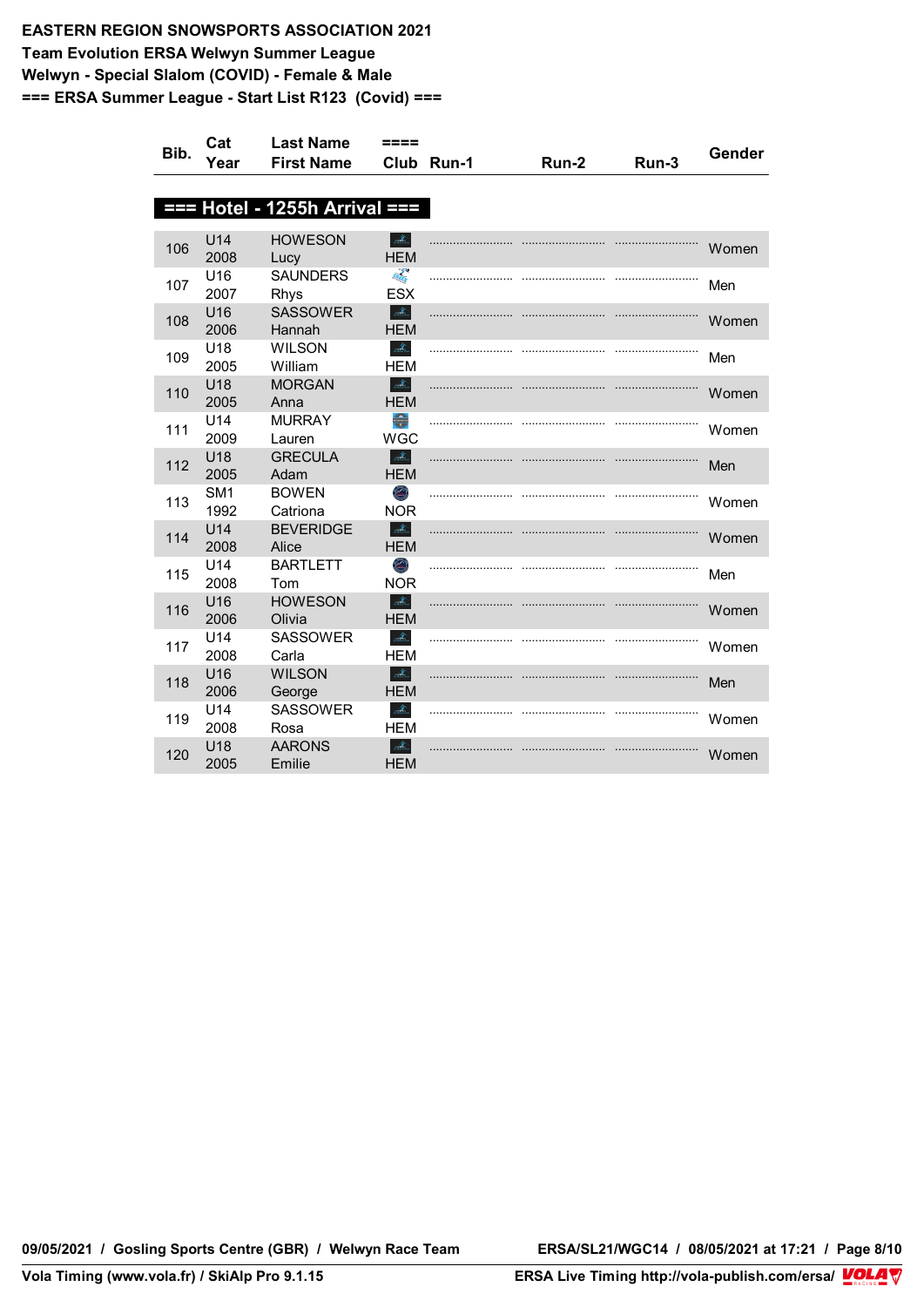| Bib. | Cat                     | <b>Last Name</b>                | ====                                                                          |            |       |       | Gender |
|------|-------------------------|---------------------------------|-------------------------------------------------------------------------------|------------|-------|-------|--------|
|      | Year                    | <b>First Name</b>               |                                                                               | Club Run-1 | Run-2 | Run-3 |        |
|      |                         |                                 |                                                                               |            |       |       |        |
|      |                         | $==$ India -1335h Arrival $==$  |                                                                               |            |       |       |        |
|      |                         |                                 |                                                                               |            |       |       |        |
| 121  | U21<br>2002             | <b>ROLFE</b><br>Joshua          | A<br><b>SMK</b>                                                               |            |       |       | Men    |
| 122  | U14<br>2009             | <b>SNELLING</b><br><b>Rufus</b> | O<br><b>NOR</b>                                                               |            |       |       | Men    |
| 123  | U16<br>2007             | <b>WILLOUGHBY</b><br>Joseph     | $\label{eq:Riccati} \overline{Ric_{Ric}}$<br><b>ESX</b>                       |            |       |       | Men    |
| 124  | U21<br>2001             | <b>LONGSTAFF</b><br>Michael     | $\begin{array}{c}\n\hline\n\hline\n\hline\n\hline\n\end{array}$<br><b>WGC</b> |            |       |       | Men    |
| 125  | U21<br>2003             | <b>BOTY</b><br>Nia              | $\mathcal{A}_{\mathbb{Z}}$<br><b>HEM</b>                                      |            |       |       | Women  |
| 126  | U18<br>2004             | <b>CANNING</b><br>Thomas        | O<br><b>NOR</b>                                                               |            |       |       | Men    |
| 127  | U14<br>2008             | <b>SNELLING</b><br>George       | $\bullet$<br><b>NOR</b>                                                       |            |       |       | Men    |
| 128  | U16<br>2007             | <b>WOOD</b><br>Emma             | $\frac{1}{2} \sum_{i=1}^n$<br>HEM                                             |            |       |       | Women  |
| 129  | U16<br>2006             | <b>DONNELLY</b><br>Freya        | $\frac{\partial}{\partial x_{\alpha}}$<br><b>ESX</b>                          |            |       |       | Women  |
| 130  | MA <sub>3</sub><br>1962 | <b>OLIVER</b><br>Mark           | $\mathcal{A}_\mathbb{Z}$<br><b>HEM</b>                                        |            |       |       | Men    |
| 131  | U <sub>14</sub><br>2009 | <b>HAVERCROFT</b><br>Lucy       | €<br><b>WGC</b>                                                               |            |       |       | Women  |
| 132  | MA3<br>1970             | <b>HARRISON</b><br>Anna         | $\Delta_{\rm L}$<br><b>HEM</b>                                                |            |       |       | Women  |
| 133  | SM <sub>1</sub><br>2000 | <b>STEWARD</b><br>Oliver        | $\bigcirc$<br><b>NOR</b>                                                      |            |       |       | Men    |
| 134  | SM <sub>1</sub><br>1991 | <b>POVEY</b><br>Claudette       | A<br><b>SMK</b>                                                               |            |       |       | Women  |
| 135  | U14<br>2009             | <b>MURACE</b><br>Katya          | $\frac{1}{\sqrt{2}}$<br><b>VIK</b>                                            |            |       |       | Women  |